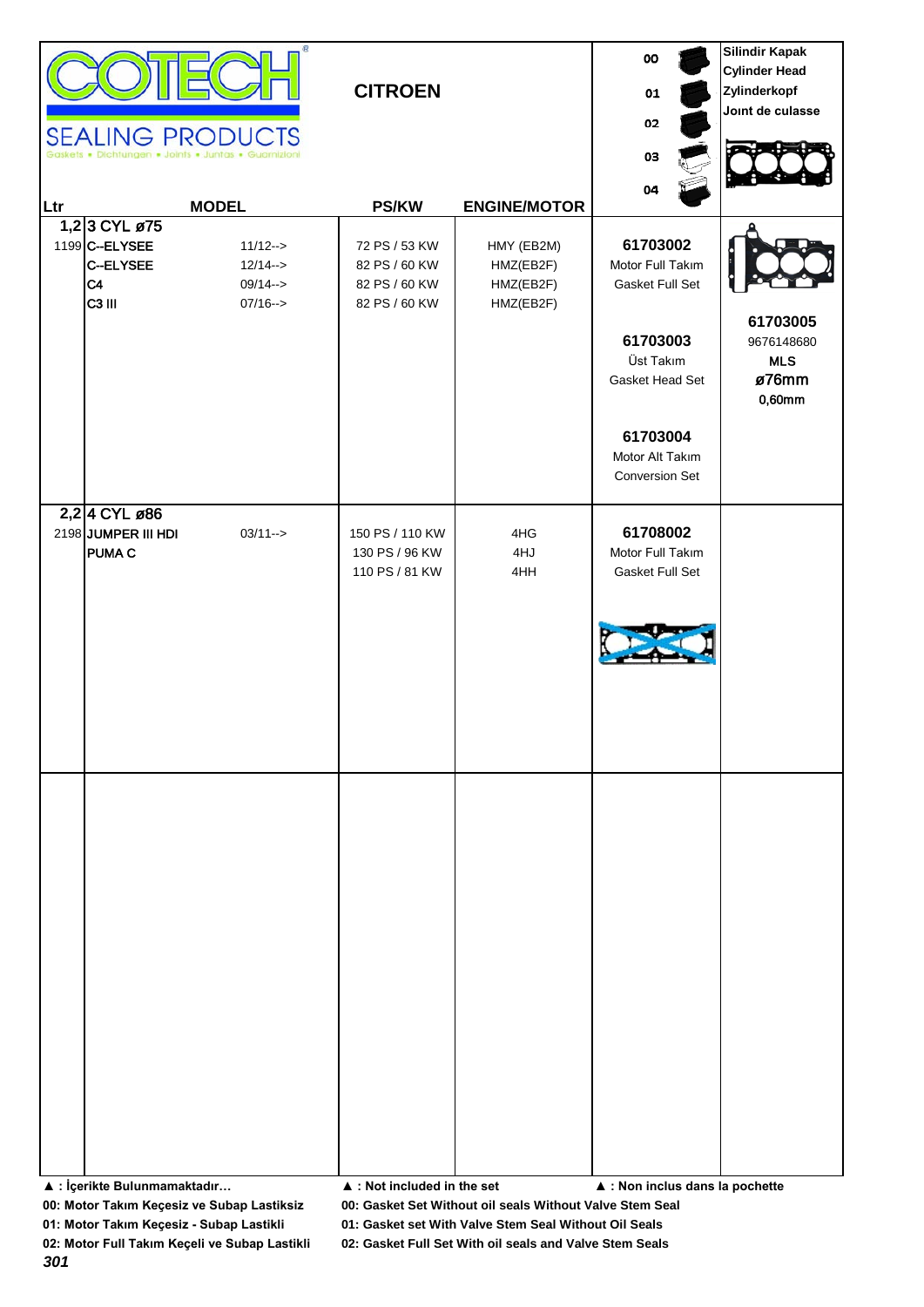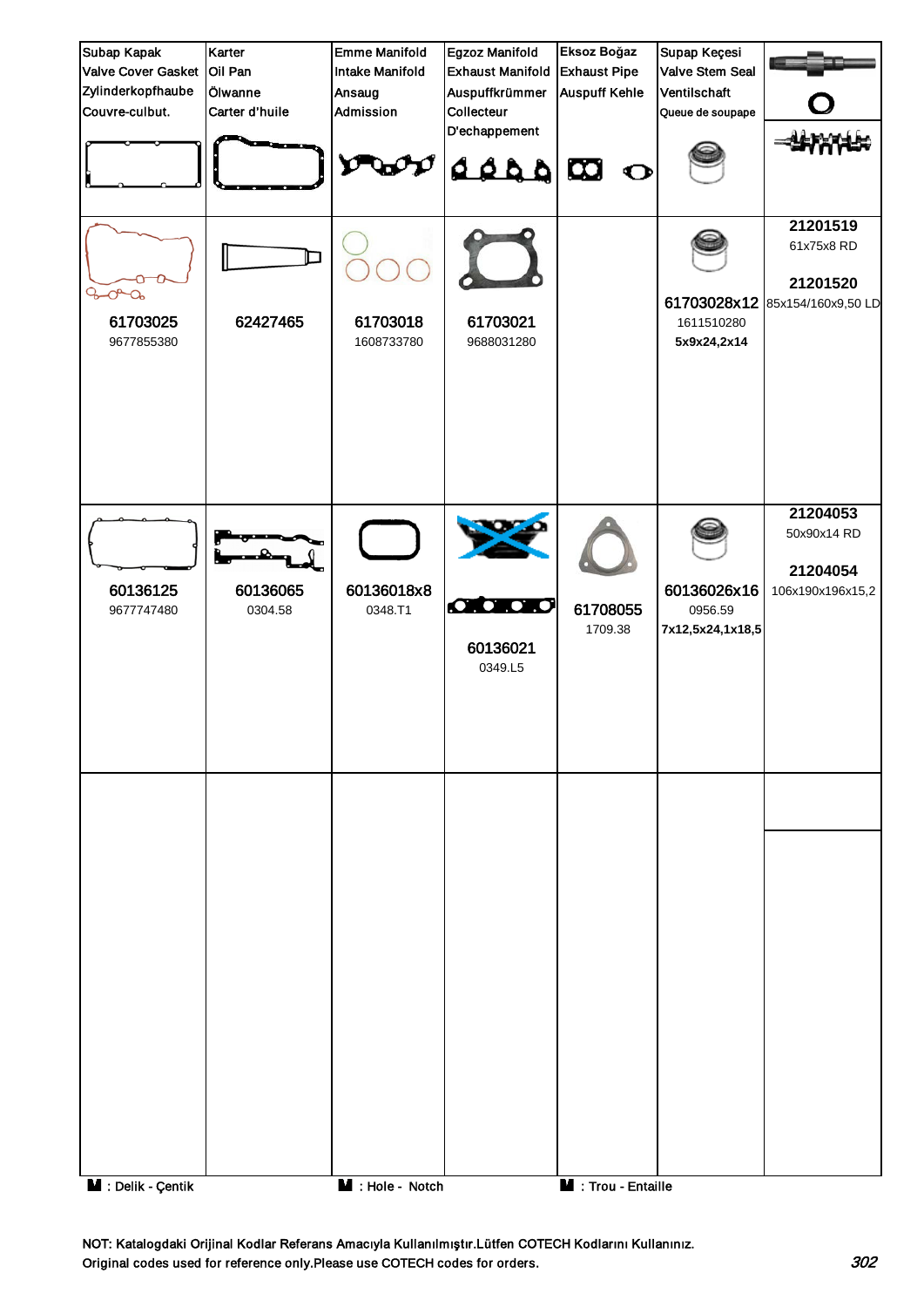| $\hookrightarrow$<br>V.<br><b>STATISTICS</b><br>יו וכוכ זאי<br>- IP |  |
|---------------------------------------------------------------------|--|

|                                      |                         |                                            |                        | 00                              | Silindir Kapak<br><b>Cylinder Head</b> |
|--------------------------------------|-------------------------|--------------------------------------------|------------------------|---------------------------------|----------------------------------------|
|                                      |                         | <b>FIAT</b>                                |                        | 01                              | Zylinderkopf                           |
|                                      |                         |                                            |                        | 02                              | Joint de culasse                       |
|                                      | <b>SEALING PRODUCTS</b> |                                            |                        |                                 |                                        |
|                                      |                         |                                            |                        | 03                              |                                        |
|                                      |                         |                                            |                        | 04                              |                                        |
| Ltr                                  | <b>MODEL</b>            | <b>PS/KW</b>                               | <b>ENGINE/MOTOR</b>    |                                 |                                        |
| 2,3 4 CYL ø88                        |                         |                                            |                        | 60137502                        |                                        |
| 2287 DUCATO 120<br><b>DUCATO JTD</b> | $04/02 - >$             | 120 PS / 88 KW<br>110 PS / 81 KW           | F1AE0481C<br>F1AE0481D | 504049360                       |                                        |
| <b>DUCATO</b>                        | $01/07 - >$             | 131 PS / 96 KW                             | F1AE0481N              | Motor Full Takım                | 60137505                               |
|                                      |                         |                                            | F1AE3481D              | Gasket Full Set                 | 5500387069                             |
| <b>DUCATO</b>                        | $06/11 - >$             | 148 PS / 109 KW                            | F1AE3481E              |                                 | 1,30mm                                 |
|                                      |                         | 113 PS / 83KW                              | F1AE3481G              |                                 | 60137506                               |
|                                      |                         |                                            |                        |                                 | 5500387068                             |
|                                      |                         |                                            |                        |                                 | 1,20mm                                 |
|                                      |                         |                                            |                        |                                 |                                        |
|                                      |                         |                                            |                        |                                 | 60137507<br>5500387067                 |
|                                      |                         |                                            |                        |                                 | 1,10mm                                 |
|                                      |                         |                                            |                        |                                 |                                        |
|                                      |                         |                                            |                        |                                 | <b>MLS</b>                             |
|                                      |                         |                                            |                        |                                 | ø88,5                                  |
|                                      |                         |                                            |                        |                                 |                                        |
|                                      |                         |                                            |                        |                                 |                                        |
|                                      |                         |                                            |                        |                                 |                                        |
|                                      |                         |                                            |                        |                                 |                                        |
|                                      |                         |                                            |                        |                                 |                                        |
|                                      |                         |                                            |                        |                                 |                                        |
|                                      |                         |                                            |                        |                                 |                                        |
|                                      |                         |                                            |                        |                                 |                                        |
|                                      |                         |                                            |                        |                                 |                                        |
|                                      |                         |                                            |                        |                                 |                                        |
|                                      |                         |                                            |                        |                                 |                                        |
|                                      |                         |                                            |                        |                                 |                                        |
|                                      |                         |                                            |                        |                                 |                                        |
|                                      |                         |                                            |                        |                                 |                                        |
|                                      |                         |                                            |                        |                                 |                                        |
|                                      |                         |                                            |                        |                                 |                                        |
|                                      |                         |                                            |                        |                                 |                                        |
|                                      |                         |                                            |                        |                                 |                                        |
|                                      |                         |                                            |                        |                                 |                                        |
|                                      |                         |                                            |                        |                                 |                                        |
|                                      |                         |                                            |                        |                                 |                                        |
|                                      |                         |                                            |                        |                                 |                                        |
|                                      |                         |                                            |                        |                                 |                                        |
|                                      |                         |                                            |                        |                                 |                                        |
|                                      |                         |                                            |                        |                                 |                                        |
|                                      |                         |                                            |                        |                                 |                                        |
| ▲ : İçerikte Bulunmamaktadır         |                         | $\blacktriangle$ : Not included in the set |                        | ▲ : Non inclus dans la pochette |                                        |

**Silindir Kapak**

**00: Motor Takım Keçesiz ve Subap Lastiksiz 00: Gasket Set Without oil seals Without Valve Stem Seal**

**01: Motor Takım Keçesiz - Subap Lastikli 01: Gasket set With Valve Stem Seal Without Oil Seals**

*087*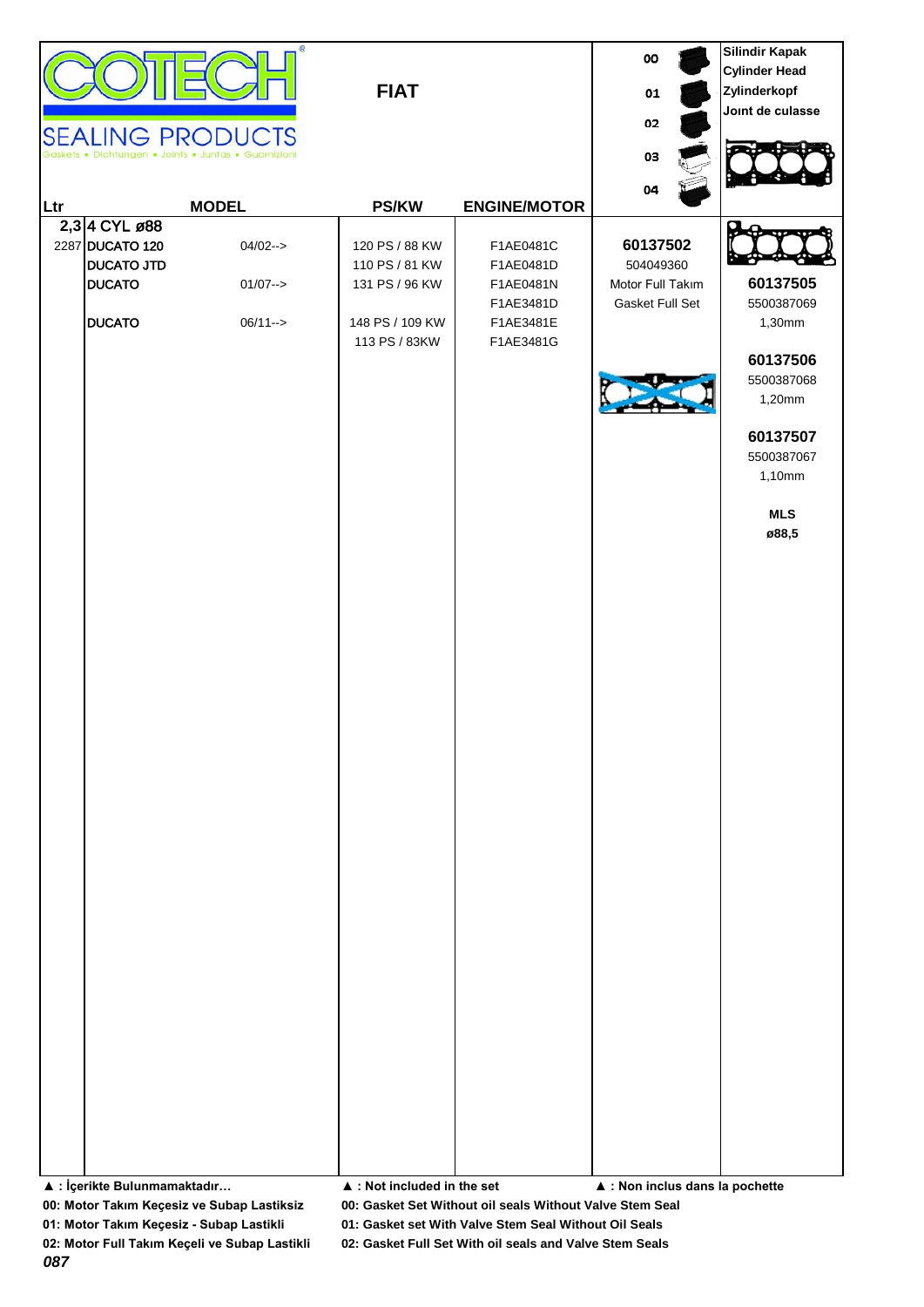

NOT: Katalogdaki Orijinal Kodlar Referans Amacıyla Kullanılmıştır.Lütfen COTECH Kodlarını Kullanınız. Original codes used for reference only.Please use COTECH codes for orders.  $088$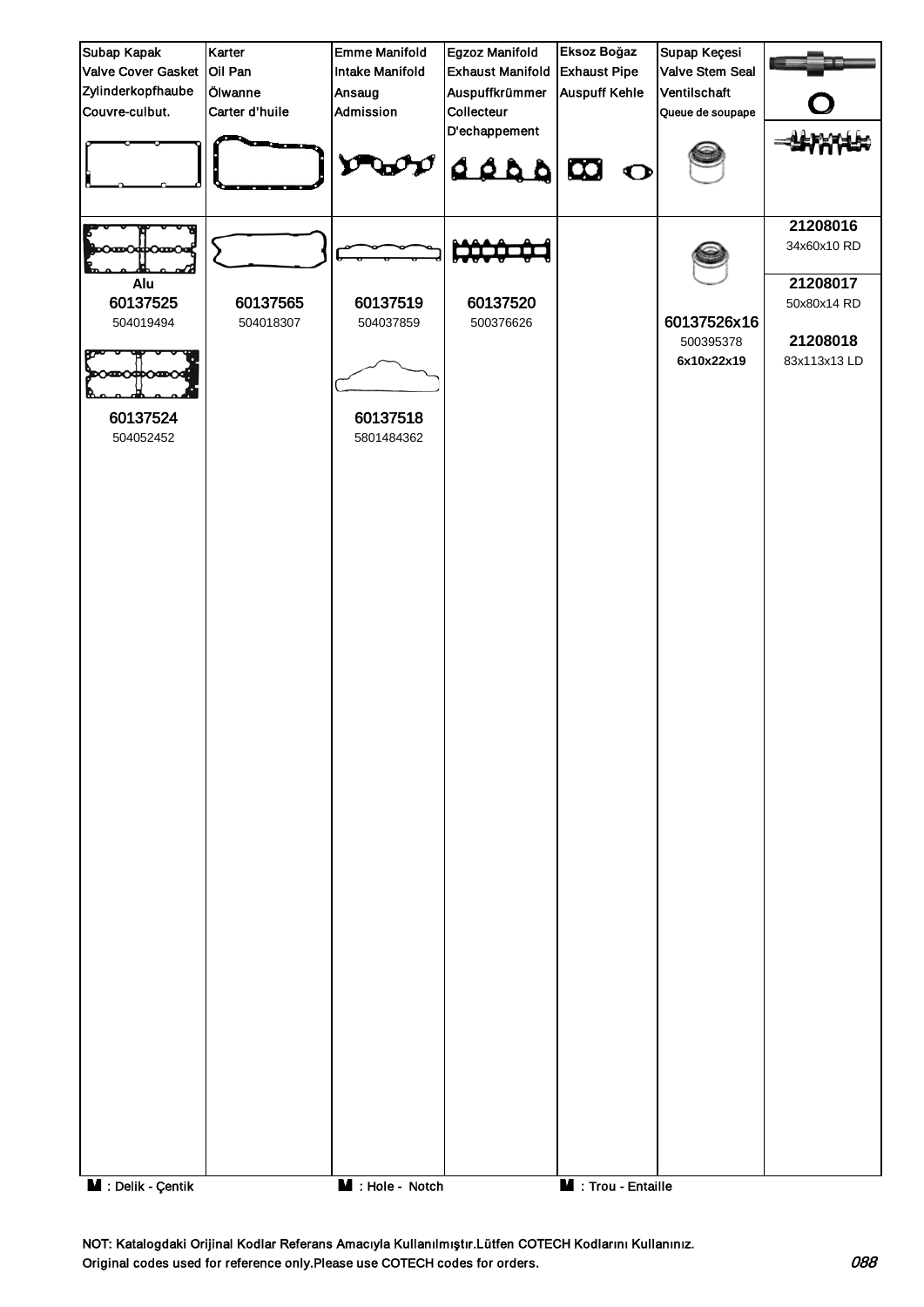| 04<br><b>MODEL</b><br><b>PS/KW</b><br><b>ENGINE/MOTOR</b><br>Ltr                                                                                                                                                                                                                                                                                                                                                                                                                                                                                     |  |
|------------------------------------------------------------------------------------------------------------------------------------------------------------------------------------------------------------------------------------------------------------------------------------------------------------------------------------------------------------------------------------------------------------------------------------------------------------------------------------------------------------------------------------------------------|--|
| 1,8 4 CYL ø 82,5<br>60135702<br>1753 TOURNEO CONNECT TDCI-TDDI-DI<br><b>BHPA</b><br>75 PS / 55 KW<br>P7PA<br>Motor Full Takım<br>06/02-->12/13<br>P7PB<br>Gasket Full Set<br>R <sub>2</sub> PA<br>60135703<br>TOURNEO - TRANSIT CONNECT TDCI-TDI<br>90 PS / 66 KW<br><b>HCPA</b><br><b>HCPB</b><br>Üst Takım<br>06/02-->12/13                                                                                                                                                                                                                        |  |
| P9PA<br>Gasket Head Set<br>P9PB<br>P9PC<br>P9PD<br>R3PA<br><b>RWPE</b><br>60135704<br><b>RWPF</b>                                                                                                                                                                                                                                                                                                                                                                                                                                                    |  |
| TOURNEO - TRANSIT CONNECT TDCI -TDI<br>110 PS / 81 KW<br><b>RWPC</b><br>Motor Alt Takım<br>08/06-->12/13<br><b>RWPD</b><br><b>Conversion Set</b><br><b>RWPA</b>                                                                                                                                                                                                                                                                                                                                                                                      |  |
| <b>MONDEO IV TDC</b><br>100 PS / 74 KW<br><b>FFBA</b><br>$03/07 - >01/15$<br>125 PS / 92 KW<br>QYBA<br><b>KHBA</b>                                                                                                                                                                                                                                                                                                                                                                                                                                   |  |
| <b>FOCUS II TDCI</b><br>07/04-->09/12<br>115 PS / 85 KW<br><b>KKDA</b><br><b>FOCUS TDCI</b><br>115 PS / 85 KW<br>F9DA<br>03/01-->11/04<br>F9DB                                                                                                                                                                                                                                                                                                                                                                                                       |  |
| 2,4 4 CYL ø89,9<br>60136601<br>2402 TRANSIT TD<br>01/00-->05/06<br>125 PS / 92 KW<br>D <sub>2</sub> FA<br><b>TRANSIT TDE</b><br>D <sub>2</sub> FE<br>Motor Full Takım<br>120 PS / 88 KW<br><b>TRANSIT TDCI</b><br>D <sub>4FA</sub><br>115 PS / 85 KW<br>Gasket Full Set<br>V184<br>90 PS / 66 KW<br>F4FA<br>75 PS / 55 KW<br>▲ : İçerikte Bulunmamaktadır<br>$\blacktriangle$ : Not included in the set<br>▲ : Non inclus dans la pochette<br>00: Gasket Set Without oil seals Without Valve Stem Seal<br>00: Motor Takım Keçesiz ve Subap Lastiksiz |  |

*xxx*

**01: Motor Takım Keçesiz - Subap Lastikli 01: Gasket set With Valve Stem Seal Without Oil Seals**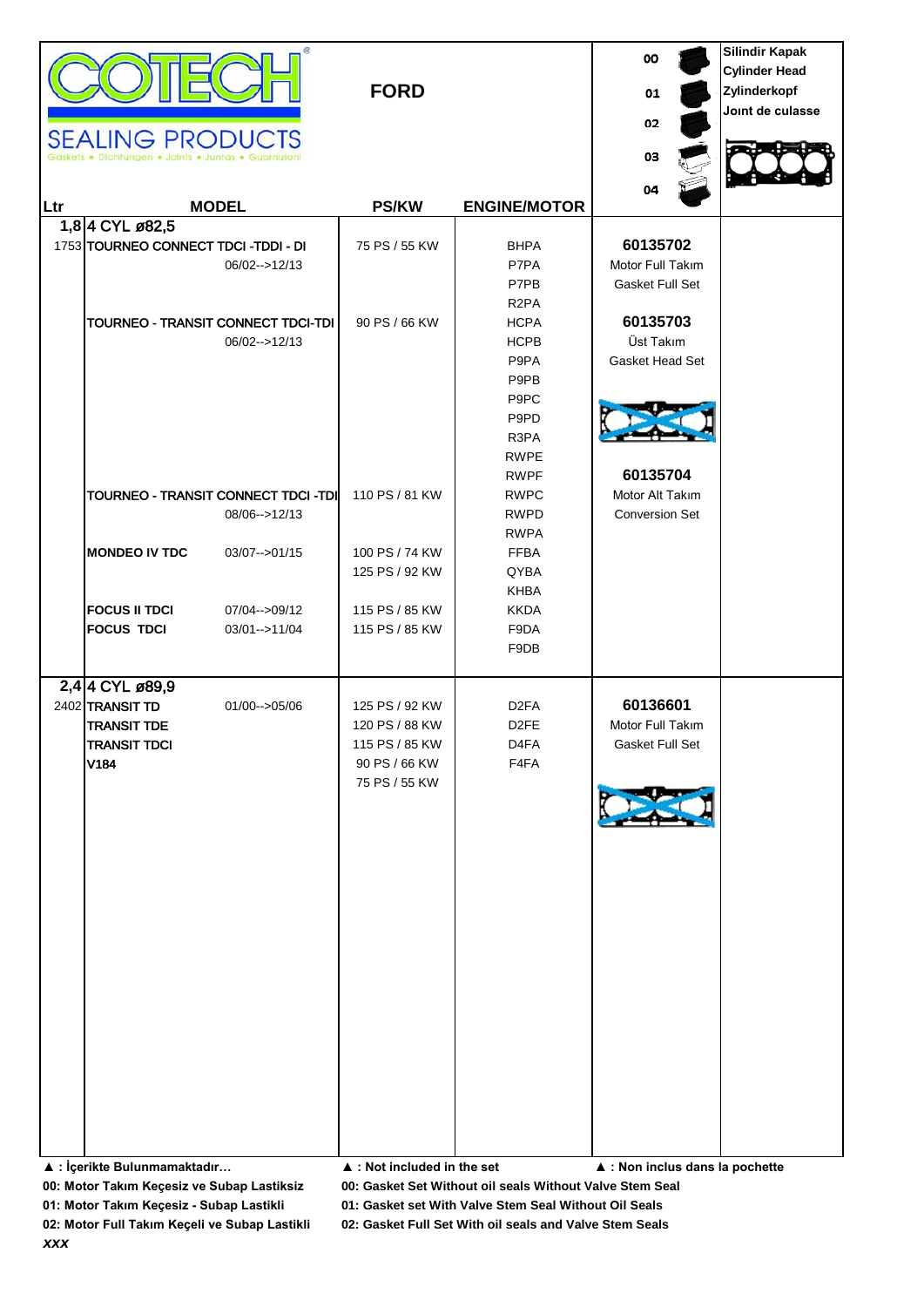

NOT: Katalogdaki Orijinal Kodlar Referans Amacıyla Kullanılmıştır.Lütfen COTECH Kodlarını Kullanınız. Original codes used for reference only.Please use COTECH codes for orders. The context of the codes for orders.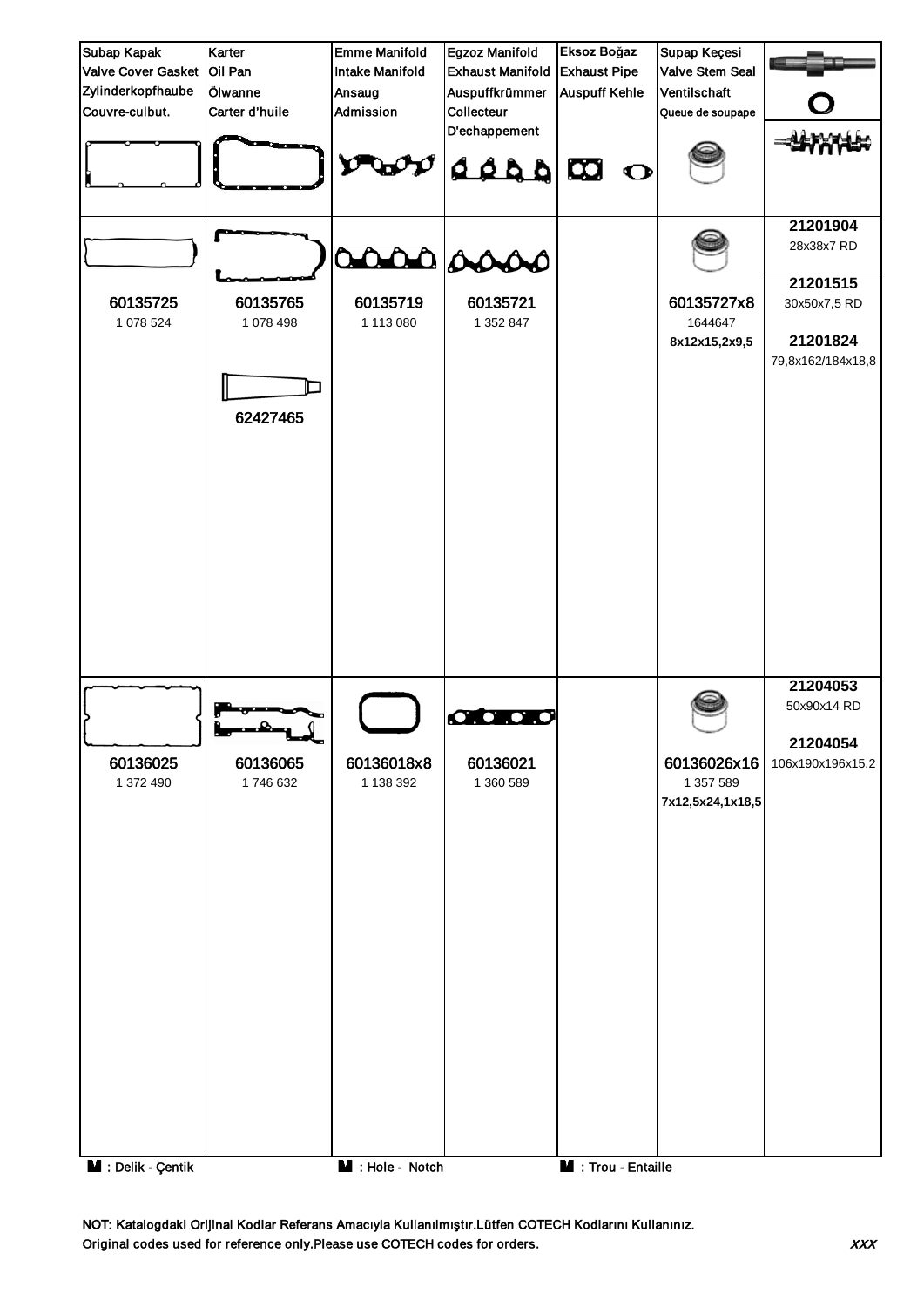| Ltr                                                                        | <b>SEALING PRODUCTS</b><br>Dichtungen . Joints . Juntas . Guarnizion<br>2.00 4 CYL ø84<br>1995 VIVARO CDRI | œ.<br><b>MODEL</b><br>$01/06--$ | <b>OPEL</b><br><b>PS/KW</b><br>114 PS / 84 KW<br>90 PS / 66 KW | <b>ENGINE/MOTOR</b><br>M9R 780<br>M9R 782<br>M9R 784<br>M9R 786<br>M9R 788                                                                                                   | oo<br>01<br>02<br>03<br>04<br>60137202<br>Motor Full Takım<br>Gasket Full Set<br>60137203<br>44 34 188<br>60137204 | <b>Silindir Kapak</b><br><b>Cylinder Head</b><br>Zylinderkopf<br>Joint de culasse<br>60137205<br>44 49 223<br><b>MLS</b><br>ø84,8<br>1,20mm |
|----------------------------------------------------------------------------|------------------------------------------------------------------------------------------------------------|---------------------------------|----------------------------------------------------------------|------------------------------------------------------------------------------------------------------------------------------------------------------------------------------|--------------------------------------------------------------------------------------------------------------------|---------------------------------------------------------------------------------------------------------------------------------------------|
|                                                                            | 2,3 4 CYL ø85<br>2298 MOVANO B CD                                                                          | $05/10->$                       | 150 PS /110 KW<br>101 PS / 74 KW                               | M9T 670<br>M9T 672<br>M9T 676<br>M9T 678<br>M9T 680<br>M9T 686<br>M9T 690<br>M9T 692<br>M9T 694<br>M9T 696<br>M9T 698<br>M9T 870<br>M9T 876<br>M9T 880<br>M9T 896<br>M9T 898 | 44 31 845<br>60137302<br>Motor Full Takım<br>Gasket Full Set<br>60137303<br>93 168 363<br>60137204<br>44 31 845    | 60137305<br>95 516 098<br><b>MLS</b><br>ø85,8<br>1,15mm                                                                                     |
| ▲ : İçerikte Bulunmamaktadır<br>00: Motor Takım Keçesiz ve Subap Lastiksiz |                                                                                                            |                                 | $\blacktriangle$ : Not included in the set                     | 00: Gasket Set Without oil seals Without Valve Stem Seal                                                                                                                     | ▲ : Non inclus dans la pochette                                                                                    |                                                                                                                                             |

**01: Motor Takım Keçesiz - Subap Lastikli 01: Gasket set With Valve Stem Seal Without Oil Seals**

*xxx*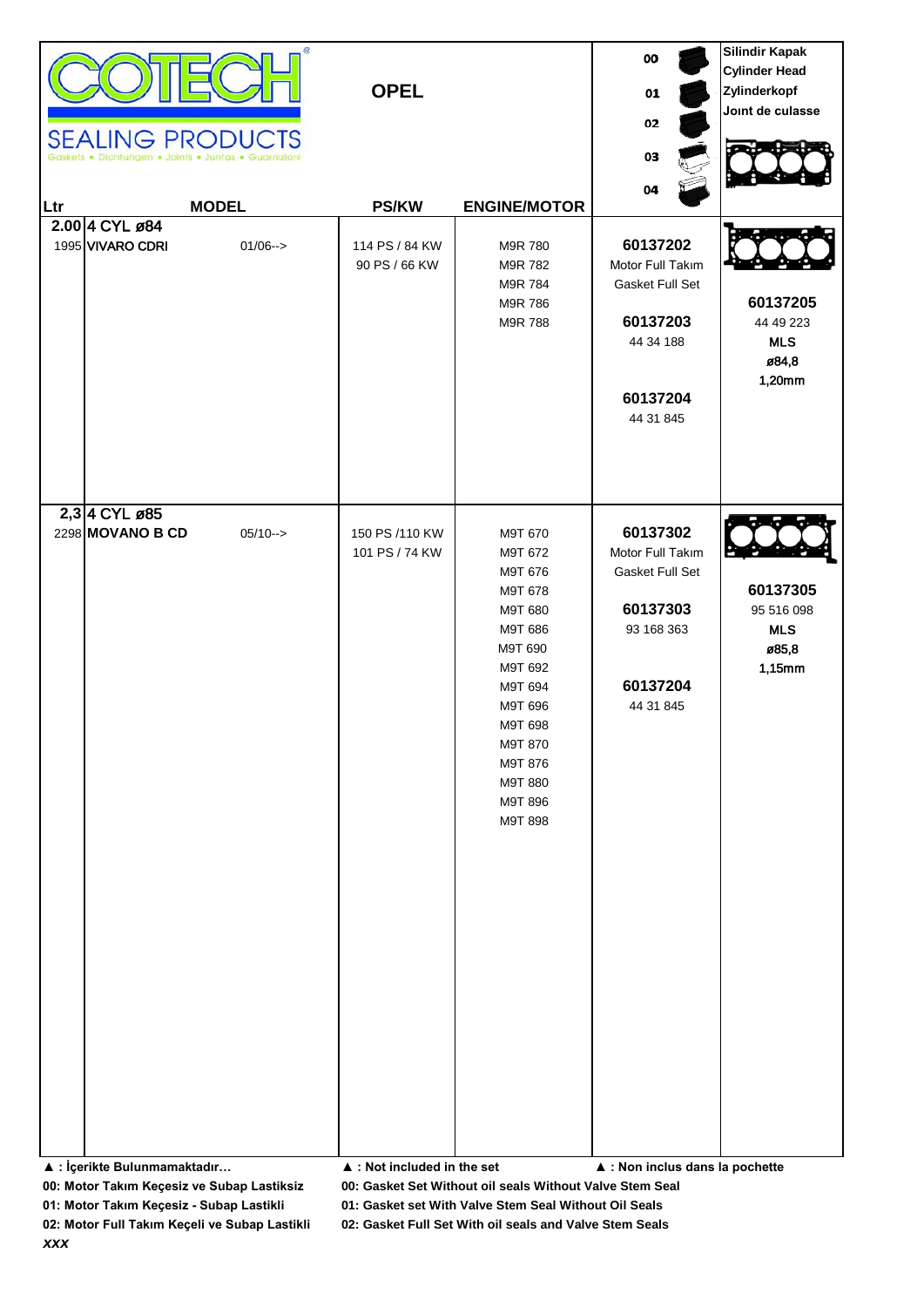

NOT: Katalogdaki Orijinal Kodlar Referans Amacıyla Kullanılmıştır.Lütfen COTECH Kodlarını Kullanınız. Original codes used for reference only.Please use COTECH codes for orders. The context of the codes for orders.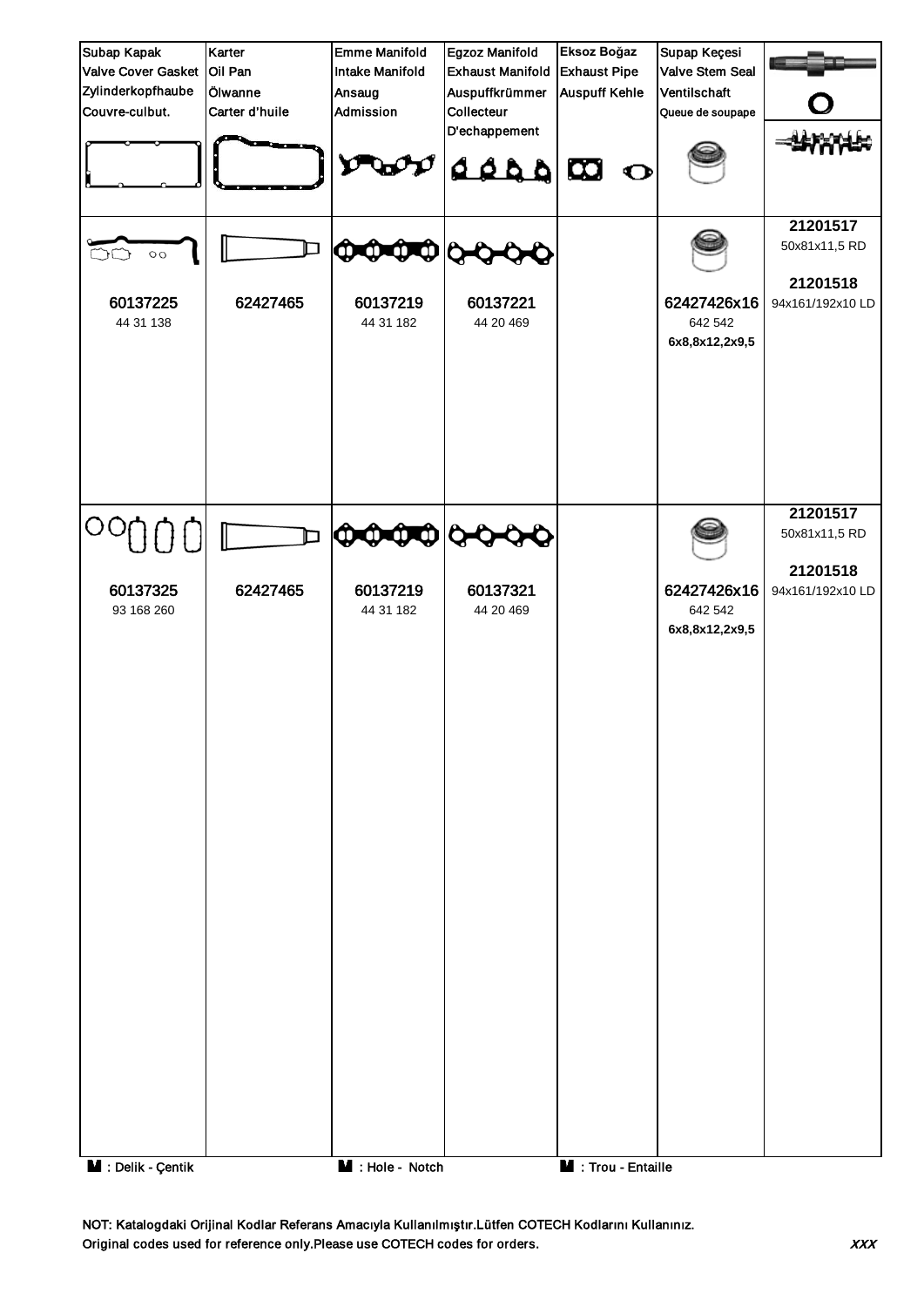|     |                                                                               | Œ.<br><b>SEALING PRODUCTS</b><br>ts . Dichtungen . Joints . Juntas . Guarnizioni | <b>PEUGEOT</b>                                                   |                                                   | oo<br>01<br>02<br>03                                                                                                                                | <b>Silindir Kapak</b><br><b>Cylinder Head</b><br>Zylinderkopf<br>Joint de culasse |
|-----|-------------------------------------------------------------------------------|----------------------------------------------------------------------------------|------------------------------------------------------------------|---------------------------------------------------|-----------------------------------------------------------------------------------------------------------------------------------------------------|-----------------------------------------------------------------------------------|
| Ltr |                                                                               | <b>MODEL</b>                                                                     | <b>PS/KW</b>                                                     | <b>ENGINE/MOTOR</b>                               | 04                                                                                                                                                  |                                                                                   |
|     | 1,2 3 CYL ø75<br>1199 301 VTI<br><b>108 VTI</b><br><b>208 VTI</b><br>2008 VTI | $11/12 ->$<br>$05/14--$<br>$03/12 - >$<br>$03/13 ->$                             | 72 PS / 53 KW<br>82 PS / 60 KW<br>82 PS / 60 KW<br>82 PS / 60 KW | HMY (EB2M)<br>HMT(EB2D)<br>HMZ(EB2F)<br>HMZ(EB2F) | 61703002<br>Motor Full Takım<br>Gasket Full Set<br>61703003<br>Üst Takım<br>Gasket Head Set<br>61703004<br>Motor Alt Takım<br><b>Conversion Set</b> | 61703005<br>9676148680<br><b>MLS</b><br>ø76mm<br>0,60mm                           |
|     | 2,2 4 CYL ø86<br>2198 BOXER III HDI<br><b>PUMA C</b>                          | $03/11 - >$                                                                      | 150 PS / 110 KW<br>130 PS / 96 KW<br>110 PS / 81 KW              | 4HG<br>4HJ<br>4HH                                 | 61708002<br>Motor Full Takım<br>Gasket Full Set                                                                                                     |                                                                                   |
|     |                                                                               |                                                                                  |                                                                  |                                                   |                                                                                                                                                     |                                                                                   |

**▲ : İçerikte Bulunmamaktadır… ▲ : Not included in the set ▲ : Non inclus dans la pochette**

**00: Motor Takım Keçesiz ve Subap Lastiksiz 00: Gasket Set Without oil seals Without Valve Stem Seal**

**01: Motor Takım Keçesiz - Subap Lastikli 01: Gasket set With Valve Stem Seal Without Oil Seals**

**02: Motor Full Takım Keçeli ve Subap Lastikli 02: Gasket Full Set With oil seals and Valve Stem Seals**

*XXX*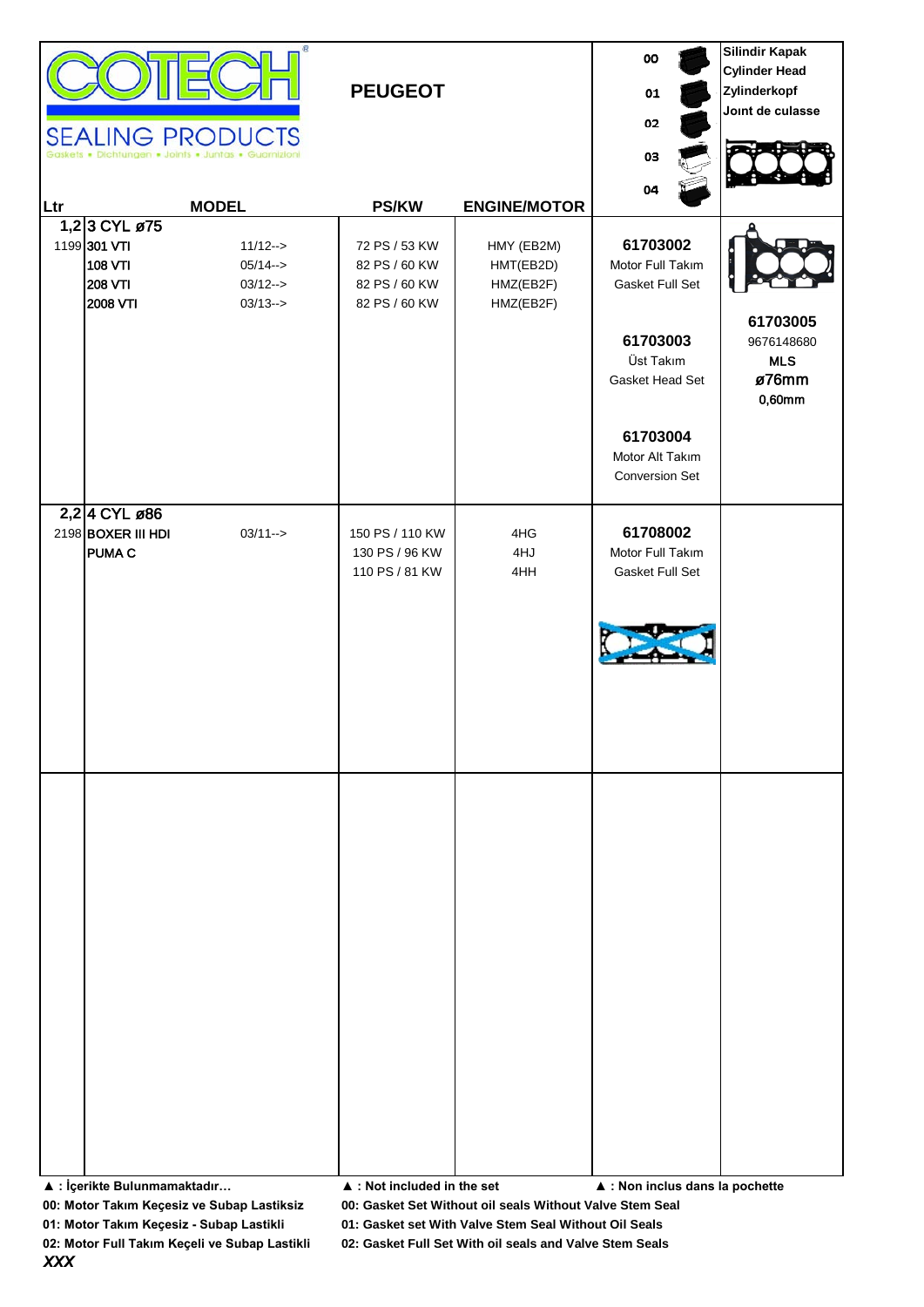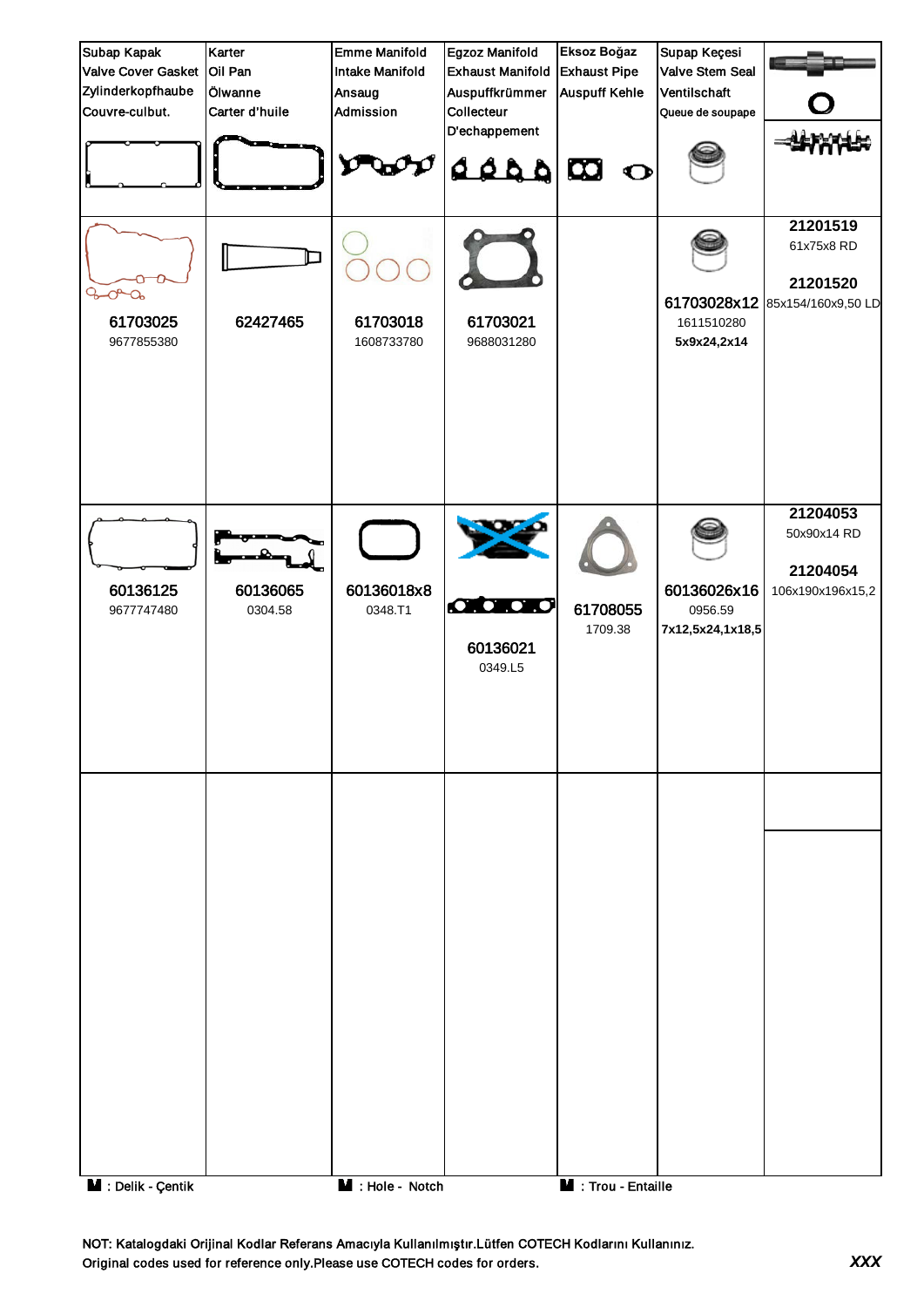|     |                                           |                         |                                            |                     | 00                                  | <b>Silindir Kapak</b>                |
|-----|-------------------------------------------|-------------------------|--------------------------------------------|---------------------|-------------------------------------|--------------------------------------|
|     |                                           |                         | <b>RENAULT</b>                             |                     | 01                                  | <b>Cylinder Head</b><br>Zylinderkopf |
|     |                                           |                         |                                            |                     |                                     | Joint de culasse                     |
|     |                                           | <b>SEALING PRODUCTS</b> |                                            |                     | 02                                  |                                      |
|     |                                           |                         |                                            |                     | 03                                  |                                      |
|     |                                           |                         |                                            |                     | 04                                  |                                      |
| Ltr |                                           | <b>MODEL</b>            | <b>PS/KW</b>                               | <b>ENGINE/MOTOR</b> |                                     |                                      |
|     | 2.00 4 CYL ø84                            |                         |                                            |                     |                                     |                                      |
|     | 1995 TRAFIC DCI                           | $08/05--$               | 150 PS /110 KW                             | M9R 700             | 60137202                            |                                      |
|     | <b>SCENIC DCI</b><br><b>MEGANE DCI</b>    |                         | 90 PS / 66 KW                              | M9R 740<br>M9R 742  | Motor Full Takım<br>Gasket Full Set |                                      |
|     | <b>LAGUNA DCI</b>                         |                         |                                            | M9R 744             |                                     | 60137205                             |
|     | <b>ESPACE DCI</b>                         |                         |                                            | M9R 746             | 60137203                            | 11 04 485 88R                        |
|     | <b>GRAND SCENIC DCI</b>                   |                         |                                            | M9R 748             | 77 01 478 183                       | <b>MLS</b>                           |
|     |                                           |                         |                                            | M9R 750             |                                     | ø84,8                                |
|     |                                           |                         |                                            | M9R 780             |                                     | 1,20mm                               |
|     |                                           |                         |                                            | M9R 782             | 60137204                            |                                      |
|     |                                           |                         |                                            | M9R 784<br>M9R 786  | 77 01 477 452                       |                                      |
|     |                                           |                         |                                            | M9R 788             |                                     |                                      |
|     |                                           |                         |                                            |                     |                                     |                                      |
|     | 2,2 4 CYL ø87                             |                         |                                            |                     |                                     |                                      |
|     | 2188 MASTER DCI                           | $09/00--$               | 150 PS / 110 KW                            | G9T 600             | 60137002                            |                                      |
|     | <b>LAGUNA DCI</b>                         |                         | 90 PS / 66 KW                              | G9T 605             | Motor Full Takım                    |                                      |
|     | <b>ESPACE DCI</b><br><b>VEL SATIS DCI</b> |                         |                                            | G9T 606<br>G9T 642  | Gasket Full Set                     | 60137005                             |
|     |                                           |                         |                                            | G9T 645             | 60137003                            | 82 00 406 740                        |
|     |                                           |                         |                                            | G9T 700             | 7701477813                          | 1,20mm                               |
|     |                                           |                         |                                            | G9T 702             |                                     |                                      |
|     |                                           |                         |                                            | G9T 703             | 60137004                            | 60137006                             |
|     |                                           |                         |                                            | G9T 704             | 7701477814                          | 1,50mm                               |
|     |                                           |                         |                                            | G9T 706             |                                     | <b>MLS</b>                           |
|     |                                           |                         |                                            | G9T 707             |                                     | ø88mm                                |
|     |                                           |                         |                                            | G9T 722<br>G9T 742  |                                     |                                      |
|     |                                           |                         |                                            | G9T 743             |                                     |                                      |
|     |                                           |                         |                                            | G9T 750             |                                     |                                      |
|     |                                           |                         |                                            |                     |                                     |                                      |
|     | 2,3 4 CYL ø85                             |                         |                                            |                     | 60137302                            |                                      |
|     | 2298 MASTER III<br><b>MASTER DCI</b>      | $02/10\rightarrow$      | 150 PS /110 KW<br>101 PS / 74 KW           | M9T 670<br>M9T 672  | Motor Full Takım                    |                                      |
|     |                                           |                         |                                            | M9T 676             | <b>Gasket Full Set</b>              |                                      |
|     |                                           |                         |                                            | M9T 678             |                                     | 60137305                             |
|     |                                           |                         |                                            | M9T 680             | 60137303                            | 11 04 420 17R                        |
|     |                                           |                         |                                            | M9T 686             | 77 01 479 334                       | <b>MLS</b>                           |
|     |                                           |                         |                                            | M9T 690             |                                     | ø85,8                                |
|     |                                           |                         |                                            | M9T 692             |                                     | 1,15mm                               |
|     |                                           |                         |                                            | M9T 694<br>M9T 696  | 60137204<br>77 01 477 452           |                                      |
|     |                                           |                         |                                            | M9T 698             |                                     |                                      |
|     |                                           |                         |                                            | M9T 870             |                                     |                                      |
|     |                                           |                         |                                            | M9T 880             |                                     |                                      |
|     |                                           |                         |                                            | M9T 890             |                                     |                                      |
|     |                                           |                         |                                            | M9T 896             |                                     |                                      |
|     |                                           |                         |                                            | M9T 898             |                                     |                                      |
|     |                                           |                         |                                            |                     |                                     |                                      |
|     | ▲ : İçerikte Bulunmamaktadır              |                         | $\blacktriangle$ : Not included in the set |                     | ▲ : Non inclus dans la pochette     |                                      |

**00: Motor Takım Keçesiz ve Subap Lastiksiz 00: Gasket Set Without oil seals Without Valve Stem Seal**

**01: Motor Takım Keçesiz - Subap Lastikli 01: Gasket set With Valve Stem Seal Without Oil Seals**

*XXX*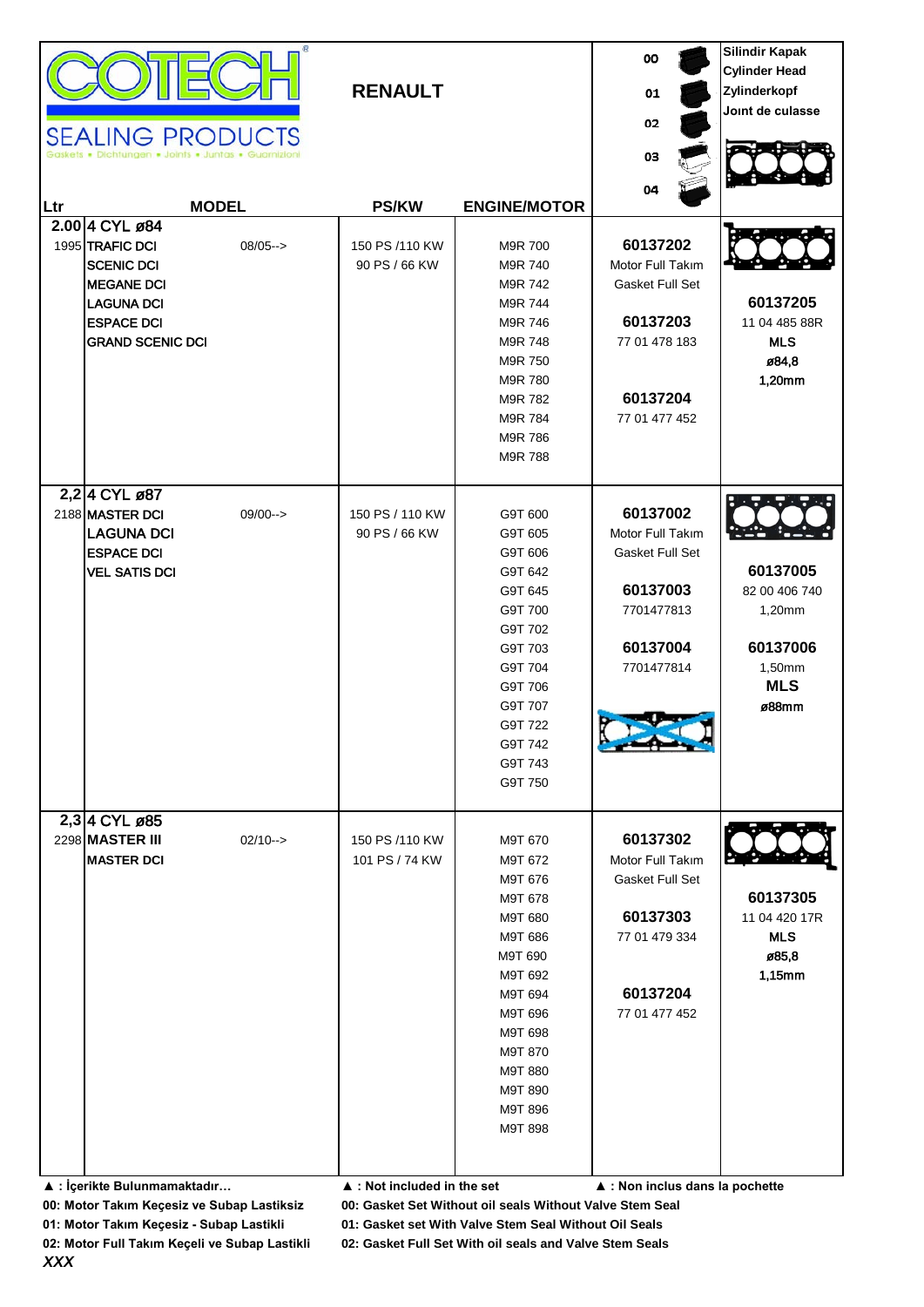

NOT: Katalogdaki Orijinal Kodlar Referans Amacıyla Kullanılmıştır.Lütfen COTECH Kodlarını Kullanınız. Original codes used for reference only.Please use COTECH codes for orders.  $\cancel{XXX}$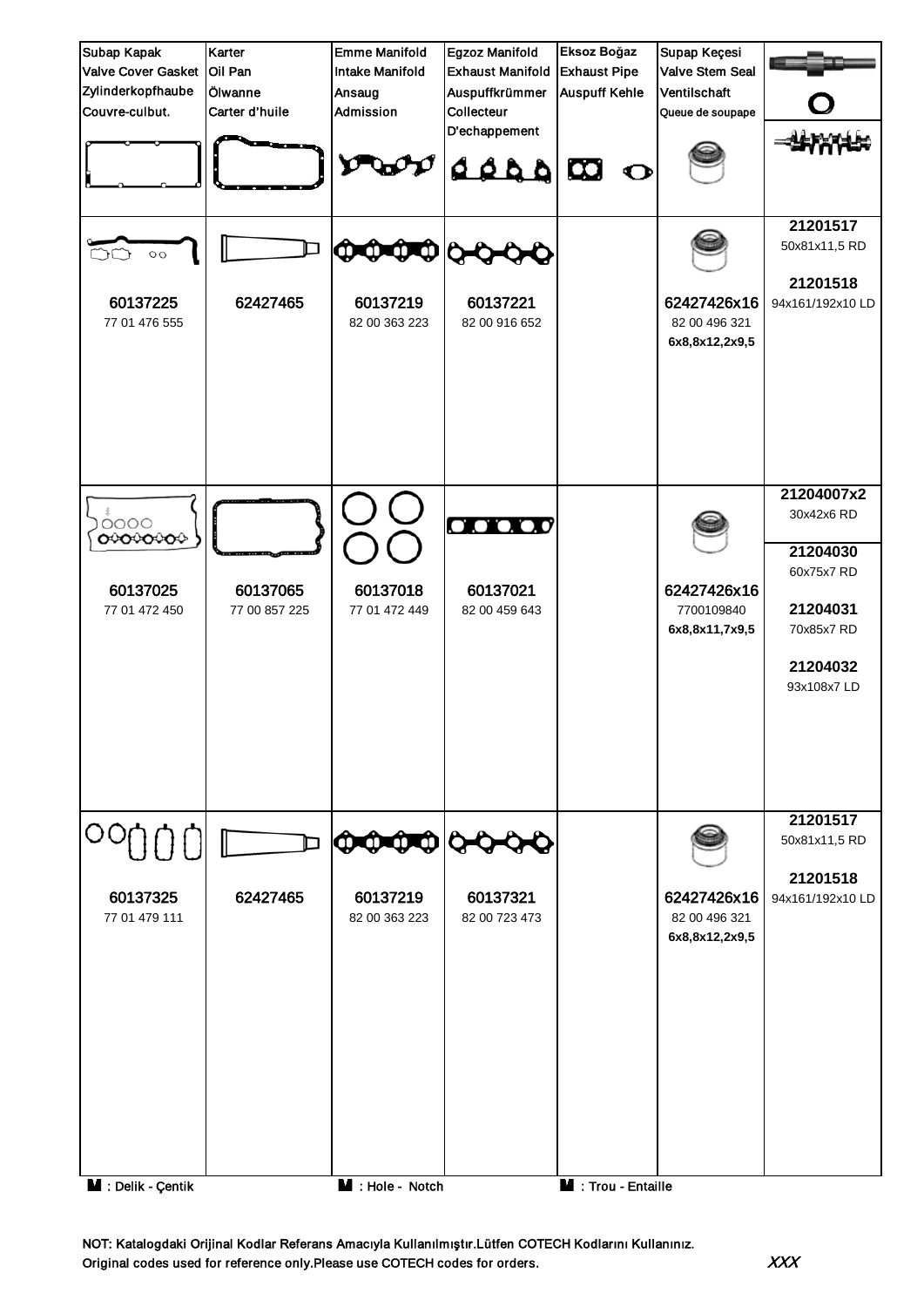| <b>SEALING PRODUCTS</b><br> Ltr<br>2,4 4 CYL ø93<br>2445 MASTER D<br><b>MASTER D</b><br><b>MASTER D</b>                                                                                                                                                  | lichtungen • Joints • Juntas • Guarnizioni<br><b>MODEL</b><br>08/93 -- > 02/98<br>09/86 -- > 12/92<br>09/86 -- > 10/89 | <b>RENAULT</b><br><b>PS/KW</b><br>71 PS / 52 KW<br>72 PS / 53 KW<br>72 PS / 53 KW                                                                                                    | <b>ENGINE/MOTOR</b><br>S8U 730<br>S8U 730<br>S8U 731                                                                                                                                    | oo<br>01<br>02<br>03<br>04                                                                                                                    | <b>Silindir Kapak</b><br><b>Cylinder Head</b><br>Zylinderkopf<br>Joint de culasse<br>60147005<br>77 01 040 180<br>1,80mm<br>60147006<br>77 01 040 179<br>1,70mm<br>ø95,2 |
|----------------------------------------------------------------------------------------------------------------------------------------------------------------------------------------------------------------------------------------------------------|------------------------------------------------------------------------------------------------------------------------|--------------------------------------------------------------------------------------------------------------------------------------------------------------------------------------|-----------------------------------------------------------------------------------------------------------------------------------------------------------------------------------------|-----------------------------------------------------------------------------------------------------------------------------------------------|--------------------------------------------------------------------------------------------------------------------------------------------------------------------------|
| 2,5 4 CYL ø93<br>2499 TRAFIC D<br><b>MASTER D</b><br><b>TRAFIC D</b><br><b>MASTER D</b><br><b>MASTER D</b><br><b>TRAFIC D</b><br><b>TRAFIC</b><br>2,5 4 CYL ø89<br>2463 MASTER DCI<br><b>TRAFIC</b><br><b>TRAFIC DCI</b><br>▲ : İçerikte Bulunmamaktadır | 05/89 -- > 03/01<br>03/80 -- > 07/98<br>03/80 -- > 07/98<br>07/80 -- > 10/89<br>$03/89 ->$<br>$03/01 - >$              | 69 PS / 51 KW<br>71 PS / 52 KW<br>69 PS / 51 KW<br>75 PS / 55 KW<br>76 PS / 56 KW<br>75 PS / 55 KW<br>146 PS / 107 KW<br>99 PS / 73 KW<br>$\blacktriangle$ : Not included in the set | S8U 720<br>S8U 722<br>S8U 731<br>S8U 742<br>S8U 742<br>S8U 748<br>S8U 750<br>S8U 752<br>S8U 758<br>G9U 630<br>G9U 632<br>G9U 650<br>G9U 720<br>G9U 724<br>G9U 730<br>G9U 750<br>G9U 754 | 60137002<br>Motor Full Takım<br><b>Gasket Full Set</b><br>60137003<br>7701477813<br>60137004<br>7701477814<br>▲ : Non inclus dans la pochette | 60147005<br>77 01 040 180<br>1,80mm<br>60147006<br>77 01 040 179<br>1,70mm<br>ø95,2<br>60137105<br>82 00 406 743<br>1,20mm<br>60137106<br>1,50mm<br><b>MLS</b><br>ø90mm  |

**00: Motor Takım Keçesiz ve Subap Lastiksiz 00: Gasket Set Without oil seals Without Valve Stem Seal**

**01: Motor Takım Keçesiz - Subap Lastikli 01: Gasket set With Valve Stem Seal Without Oil Seals**